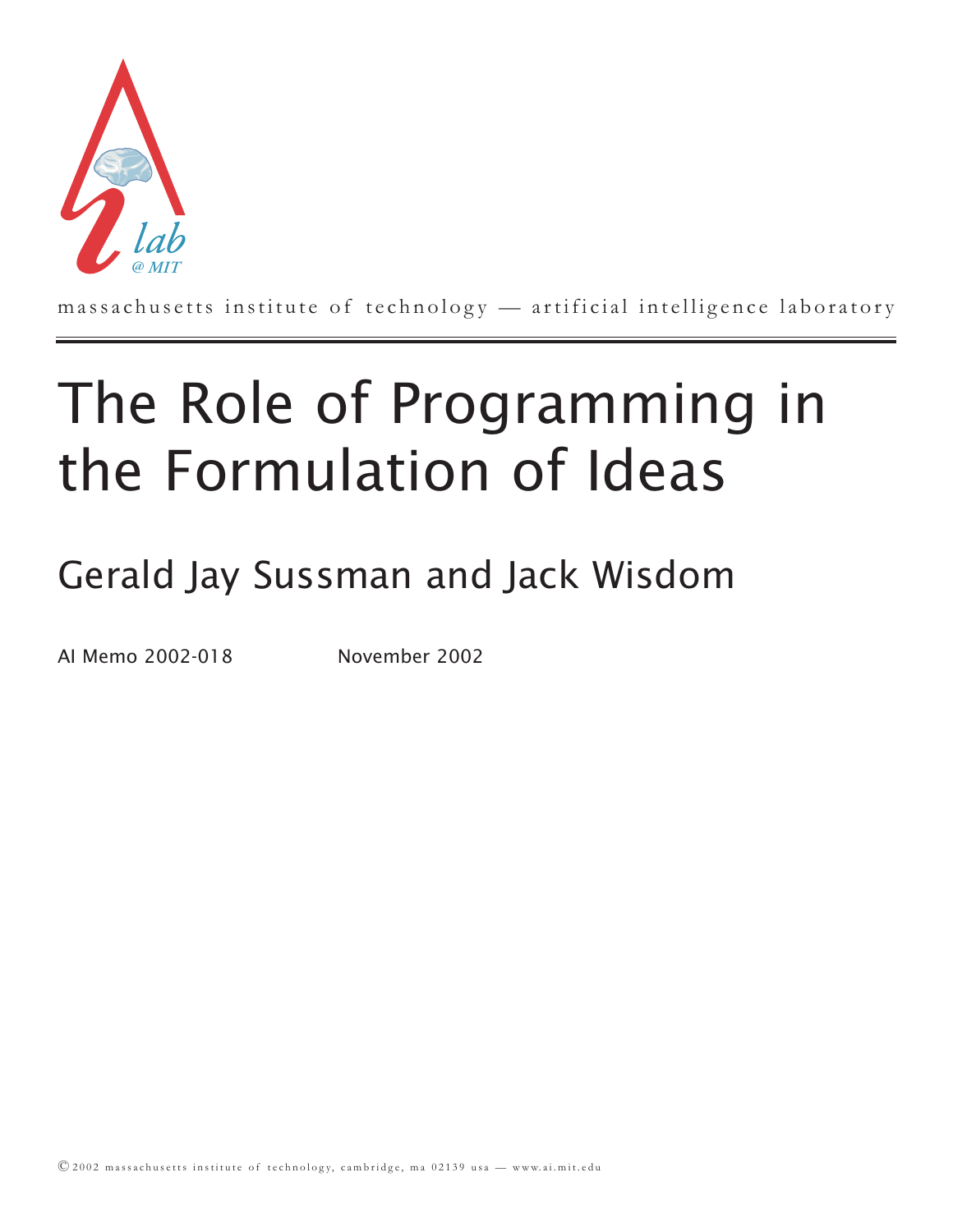#### **Abstract**

Classical mechanics is deceptively simple. It is surprisingly easy to get the right answer with fallacious reasoning or without real understanding. To address this problem we use computational techniques to communicate a deeper understanding of Classical Mechanics. Computational algorithms are used to express the methods used in the analysis of dynamical phenomena. Expressing the methods in a computer language forces them to be unambiguous and computationally effective. The task of formulating a method as a computerexecutable program and debugging that program is a powerful exercise in the learning process. Also, once formalized procedurally, a mathematical idea becomes a tool that can be used directly to compute results.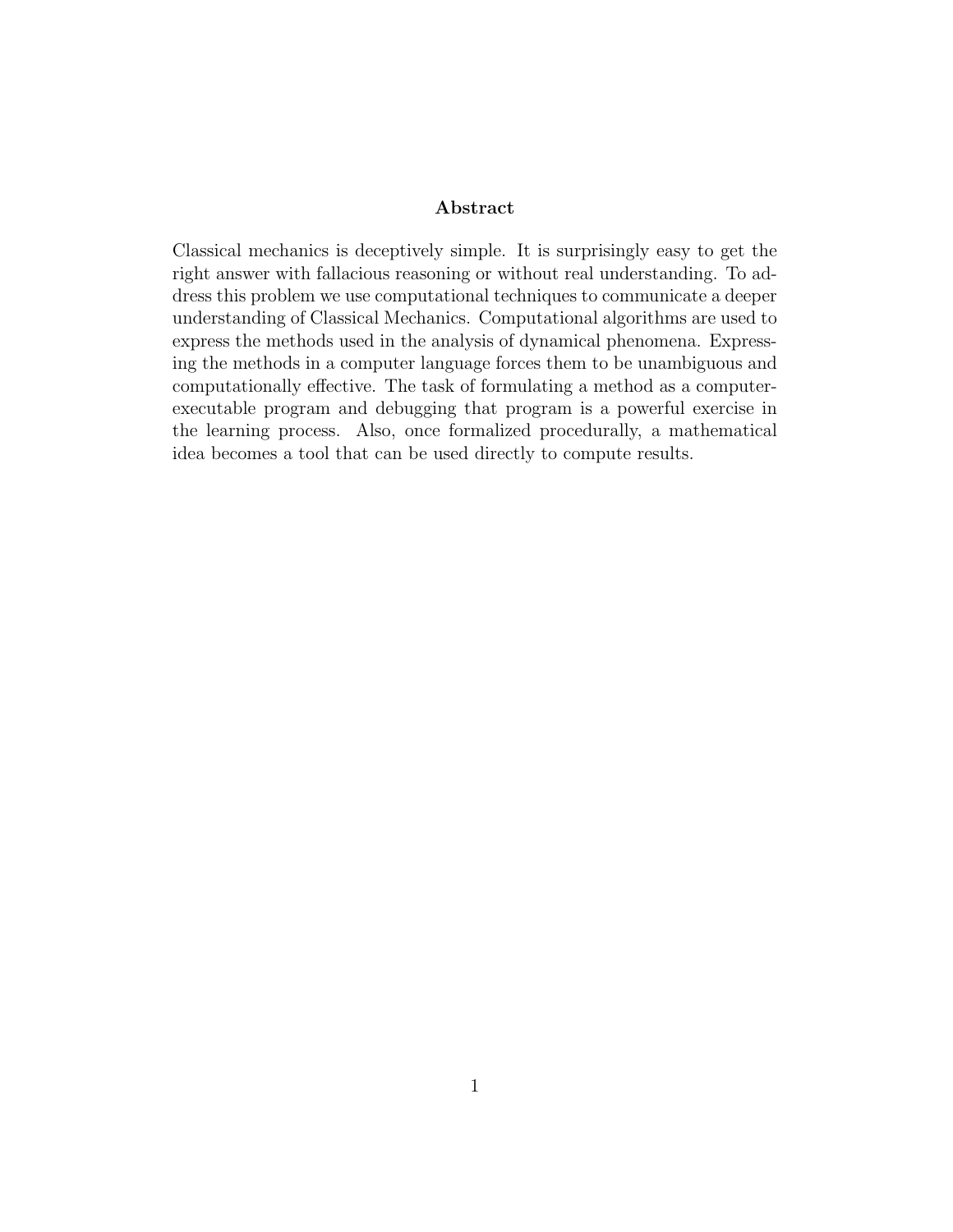Philosophy is written in that great book which ever lies before our eyes–I mean the Universe–but we cannot understand it if we do not learn the language and grasp the symbols in which it is written. This book is written in the mathematical language, and the symbols are triangles, circles, and other geometrical figures without whose help it is impossible to comprehend a single word of it, without which one wanders in vain through a dark labyrinth.

*Galileo Galilei* [1]

Learning physics is hard. Part of the problem is that physics is naturally expressed in mathematical language. A student must simultaneously learn the mathematical language and the content that is expressed in that language. This is like trying to read Les Misérables, while struggling with French grammar.

One common proposal is to minimize the mathematical overhead, by replacing it with imprecise qualitative arguments. This is attractive, but it is inadequate to convey the actual power of the science. It is essential that aspects of the world be described with precise symbols and that quantitative consequences of those descriptions can be compared with experiment.

It is necessary to present the science in the language of mathematics. Unfortunately, when we teach science we use the language of mathematics in the same way that we use our natural language. We depend upon a vast amount of shared knowledge and culture, and we only sketch an idea using mathematical idioms. We are insufficiently precise to convey an idea to a person who does not share our culture. Our problem is that since we share the culture we find it difficult to notice that what we say is too imprecise to be clearly understood by a student new to the subject.

One way to become aware of the precision required to unambiguously communicate a mathematical idea is to program it for a computer. Rather than using canned programs purely as an aid to visualization or numerical computation, we use computer programming in a functional style to encourage clear thinking. Programming forces one to be precise and formal, without being excessively rigorous. The computer does not tolerate vague descriptions or incomplete constructions. Thus the act of programming makes one keenly aware of one's errors of reasoning or unsupported conclusions.<sup>1</sup>

<sup>&</sup>lt;sup>1</sup>The idea of using computer programming to develop skills of clear thinking was originally advocated by Seymour Papert. An extensive discussion of this idea, applied to the education of young children can be found in Papert [3].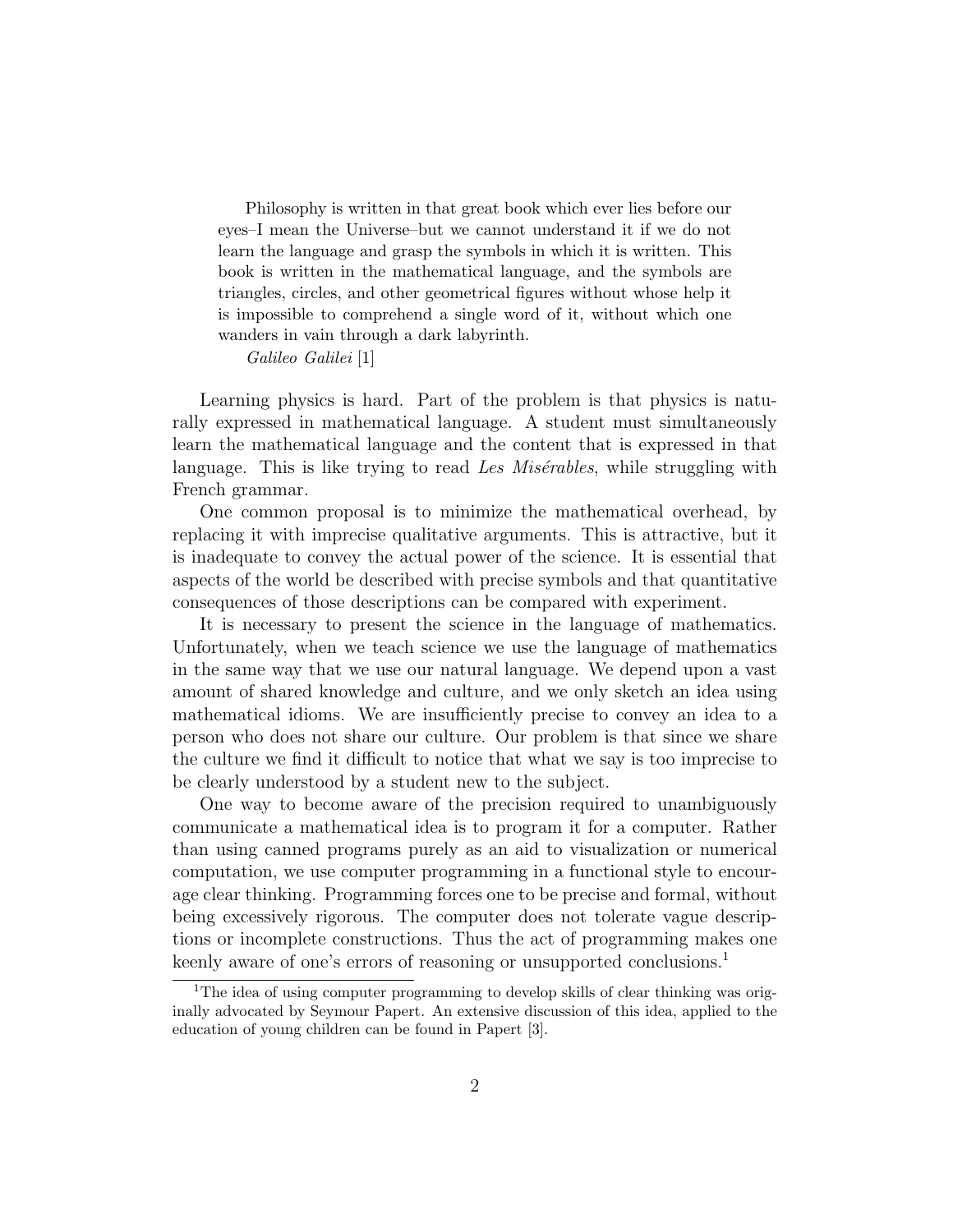#### **A Fuzzy Derivation**

In traditional notation the Lagrange equations are written

$$
\frac{d}{dt}\frac{\partial L}{\partial \dot{q}^i} - \frac{\partial L}{\partial q^i} = 0.
$$
\n(1)

where superscripts are used to index the coordinates and the velocities. We can restrict our attention here to systems with a single degree of freedom. Consider a particle with position x, velocity  $\dot{x}$ , and potential energy  $V(x)$ . A Lagrangian for this system is

$$
L = \frac{1}{2}m\dot{x}^2 - V(x).
$$
 (2)

Derivation of the Lagrange equations is simple. First,

$$
\frac{\partial L}{\partial \dot{x}} = m\dot{x},\tag{3}
$$

then, with

$$
\frac{d}{dt}(m\dot{x}) = m\ddot{x} \tag{4}
$$

and

$$
\frac{\partial L}{\partial x} = -\frac{\partial V}{\partial x},\tag{5}
$$

the Lagrange equation is

$$
m\ddot{x} = -\frac{\partial V}{\partial x}.\tag{6}
$$

Mass times acceleration is minus the gradient of the potential energy.

Let's think about what we have just done.

The first thing we did was change the name of the variable from  $q$  to  $x$ . The Lagrange equations are a pattern for a way of deriving such equations, not an explicit rule. The details have to be filled in for particular Lagrangians. For instance, if there are many degrees of freedom there will be that many variables introduced and a Lagrange equation for each.

Now equation (2) says that for this system, if we know the coordinate x of the particle and its rate of change  $\dot{x}$  then we can compute the value of the Lagrangian.

The partial derivatives are computed by holding all other variables fixed while taking the derivative with respect to the variable of interest. The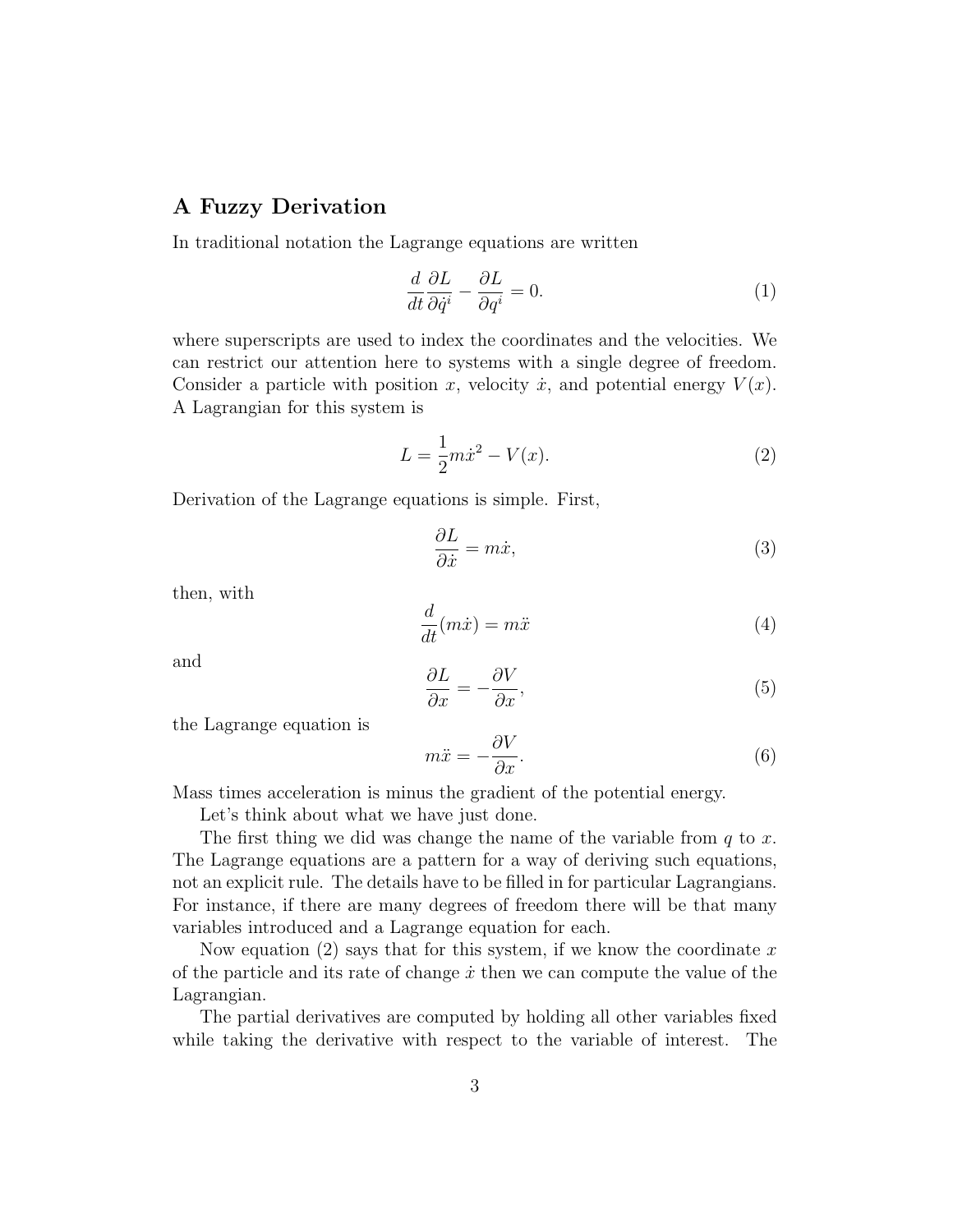value of such a partial derivative generally depends on the variables that the original function depends upon. So,  $\partial L/\partial \dot{x}$  generally depends upon x and  $\dot{x}$ , just as  $L$  does. In this particular case, the partial derivatives are simpler. The partial derivative  $\partial L/\partial \dot{x}$  depends only on  $\dot{x}$  and the partial derivative  $\partial L/\partial x$  depends only on x. In any case, the partials depend upon the same quantities as the original Lagrangian. And especially note that in thinking about these partial derivatives we are thinking of the coordinate  $x$ and the velocity  $\dot{x}$  as being independent. We hold one fixed while we vary (differentiate with respect to) the other. Fine.

Now we perform the time derivative. We are so used to doing this sort of calculation that we hardly notice, but a bit of magic happens here. We read equation (4) quite naturally: the time derivative of mass times the velocity is the mass times the acceleration. We would have little trouble filling in the details for a more general Lagrangian. The time derivative  $d/dt$  acts like any other derivative, with product and chain rule, and acting on a variable adds a dot (transforms generalized coordinates into generalized velocities, and generalized velocities into generalized accelerations). So the time derivative of the position coordinate is the velocity

$$
\frac{d}{dt}x = \dot{x}.\tag{7}
$$

The position x and the velocity  $\dot{x}$  are not after all independent: one is the time derivative of the other. But we assumed that they were independent when we computing the partial derivatives. Whoops! It should not be the case that interpretations change during mathematical derivations. But whether or not we understand this subtlety of how two variables can in one step of a derivation be independent and in the next dependent, we have derived the correct Lagrange equation.

Though such statements (and derivations that depend upon them) seem very strange to students, they are told that if they think about them harder they will understand. So the student must either come to the conclusion that he/she is dumb and just accepts it, or that the derivation is correct, with some appropriate internal rationalization. Students often learn to carry out these manipulations without really understanding what they are doing.

We believe that a major obstacle to the understanding and teaching of physics is the use of variables whose meaning depends upon and changes with context, as well as the sort of impressionistic mathematics that goes along with the use of such variables. Mathematical expressions are often presented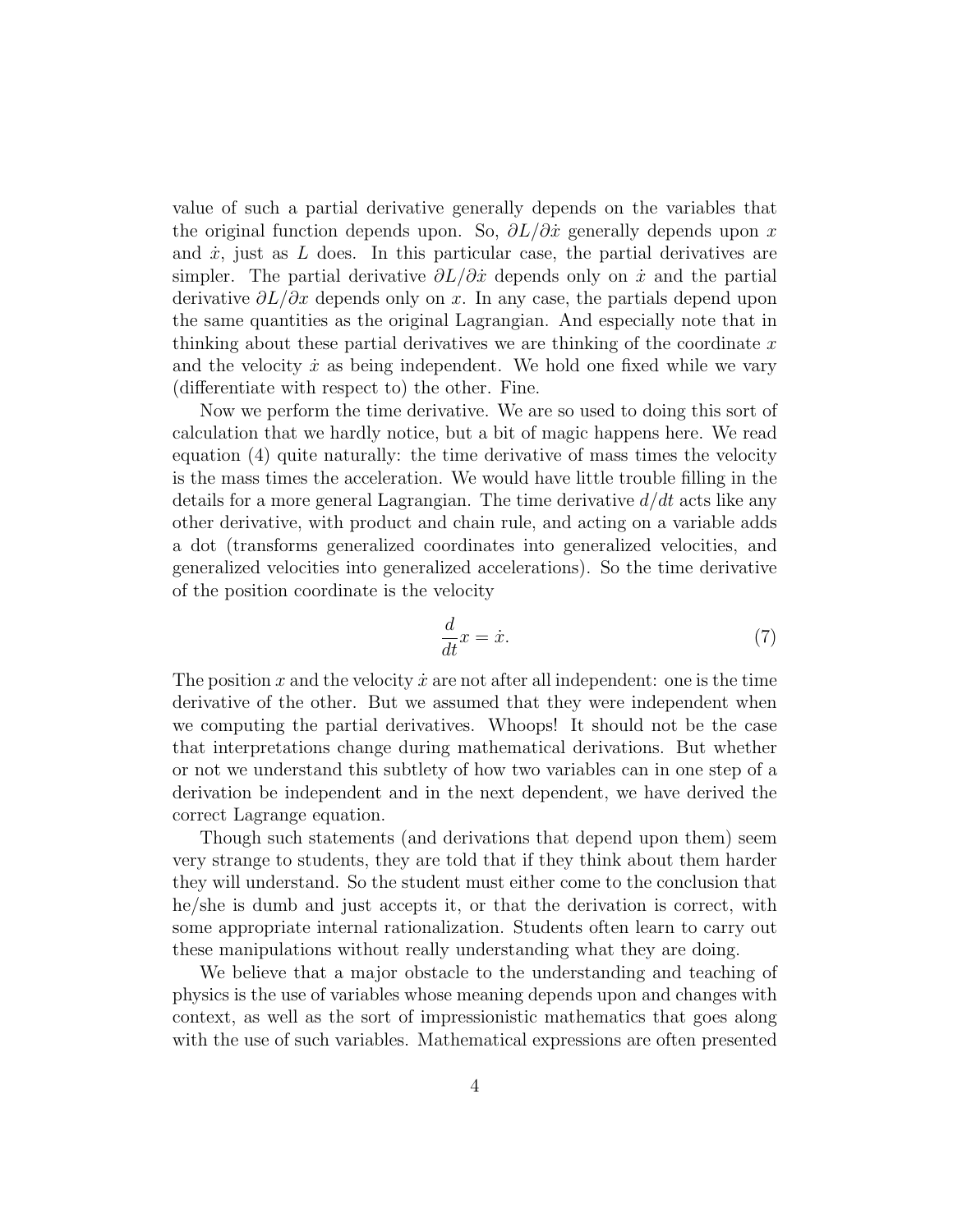which can be understood only after much reflection, and sometimes it can be quite difficult to decide whether a complicated statement is really true or not.

#### **Why did it work?**

The traditional use of Leibnitz's notation and Newton's notation is convenient in simple situations, but in more complicated situations it can be a serious handicap to clear reasoning. Much of the way we usually operate with the mathematical expressions is by rote manipulations, rather than by reference to the meanings of the expressions. This is fine for experts discussing among themselves, but it is fatal for teaching.

A mechanical system is described by a Lagrangian function of the system state (time, coordinates, and velocities). A motion of the system is described by a path that gives the coordinate for each moment of time. A path is allowed if and only if it satisfies the Lagrange equations. In traditional notation the Lagrange equation is written

$$
\frac{d}{dt}\frac{\partial L}{\partial \dot{q}} - \frac{\partial L}{\partial q} = 0.
$$
\n(8)

What could this expression possibly mean?

Let's try to write a program that implements Lagrange equations. What are Lagrange equations for? Our program must take a proposed path and give a result that allows one to decide if the path is allowed. This is already a problem, the equation shown above does not have a slot for a path to be tested.

So we have to figure out how to insert the path to be tested. The partial derivatives do not depend on the path; they are derivatives of the Lagrangian function. They are functions with the same arguments as the Lagrangian. But the time derivative  $d/dt$  makes sense only for a function of time. Thus we must be intending to substitute the path (a function of time) and its derivative (also a function of time) into the coordinate and velocity arguments of the partial derivative functions.

So probably we meant something like the following (assume that  $w$  is a path through the coordinate configuration space, and so  $w(t)$  is the configu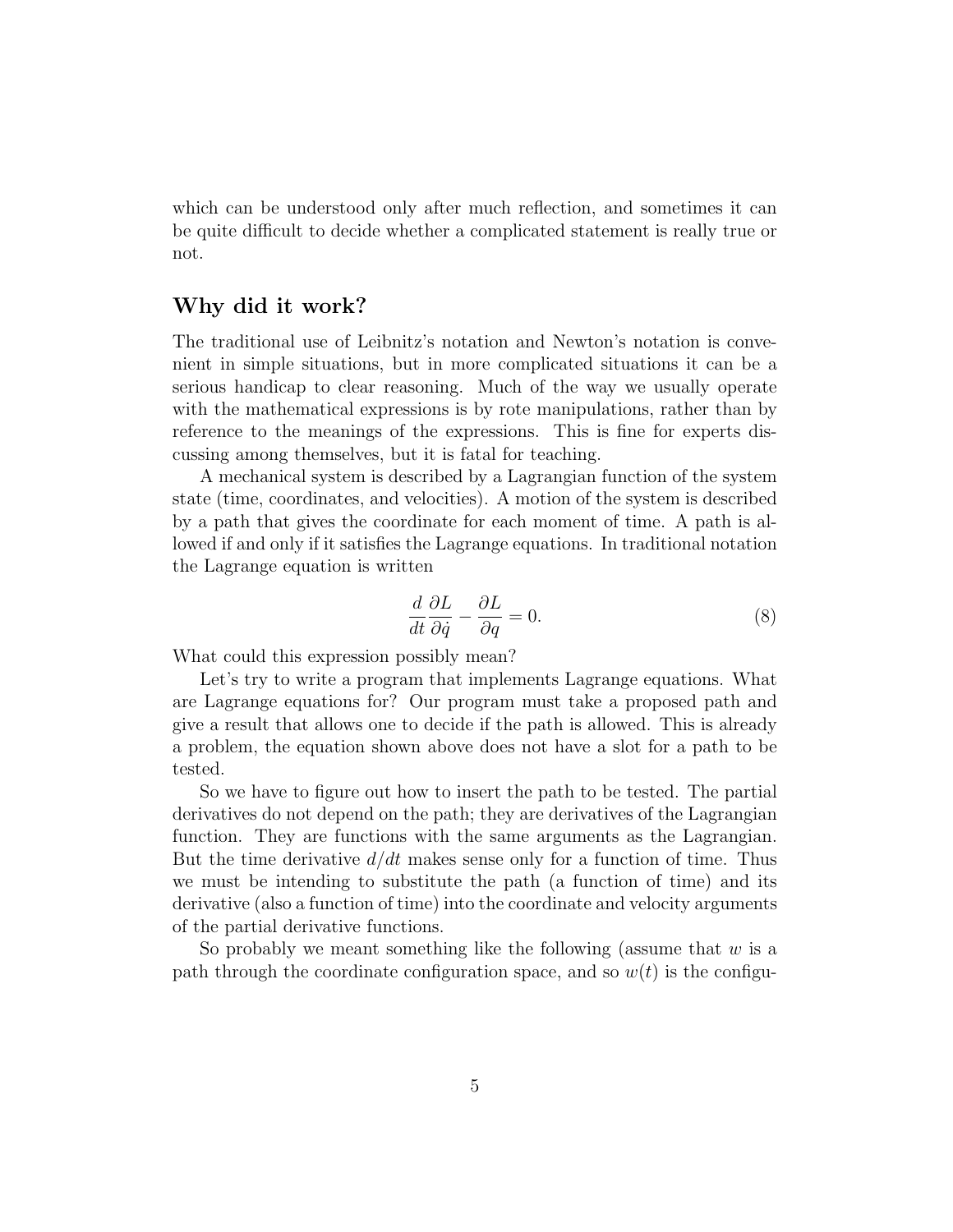ration at time  $t$ :

$$
\frac{d}{dt} \left( \frac{\partial L(t, q, \dot{q})}{\partial \dot{q}} \bigg|_{\substack{q = w(t) \\ \dot{q} = \frac{dw(t)}{dt}}} \right) - \frac{\partial L(t, q, \dot{q})}{\partial q} \bigg|_{\substack{q = w(t) \\ \dot{q} = \frac{dw(t)}{dt}}} = 0. \tag{9}
$$

In this equation we see that the partial derivatives of the Lagrangian function are taken, then the path and its derivative are substituted for the position and velocity arguments of the Lagrangian, resulting in an expression in terms of the time.

This equation is complete. It has meaning independent of the context and there is nothing left to the imagination. The earlier equations require the reader to fill in lots of detail that is implicit in the context. They do not have a clear meaning independent of the context.

By thinking operationally we have reformulated the Lagrange equations into a form that is explicit enough to specify a computation. We could convert it into a program for any symbolic manipulation program because it tells us how to manipulate expressions to compute the residuals of Lagrange's equations for a purported solution path.

#### **Functional Abstraction**

But this corrected use of Leibnitz notation is ugly. We had to introduce extraneous symbols  $(q \text{ and } \dot{q})$  in order to indicate the argument position specifying the partial derivative. Nothing would change here if we replaced q and  $\dot{q}$  by a and  $b$ <sup>2</sup>. We can simplify the notation by admitting that the partial derivatives of the Lagrangian are themselves new functions, and by specifying the particular partial derivative by the position of the argument that is varied

$$
\frac{d}{dt}((\partial_2 L)(t, w(t), \frac{d}{dt}w(t))) - (\partial_1 L)(t, w(t), \frac{d}{dt}w(t)) = 0,\tag{10}
$$

where  $\partial_i L$  is the function which is the partial derivative of the function L with respect to the *i*<sup>th</sup> argument.<sup>3</sup>

<sup>&</sup>lt;sup>2</sup>That the symbols q and  $\dot{q}$  can be replaced by other arbitrarily chosen non-conflicting symbols without changing the meaning of the expression tells us that the partial derivative symbol is a logical quantifier, like forall and exists ( $\forall$  and  $\exists$ ).

<sup>&</sup>lt;sup>3</sup>The argument positions of the Lagrangian are indicated by indices starting with zero for the time argument.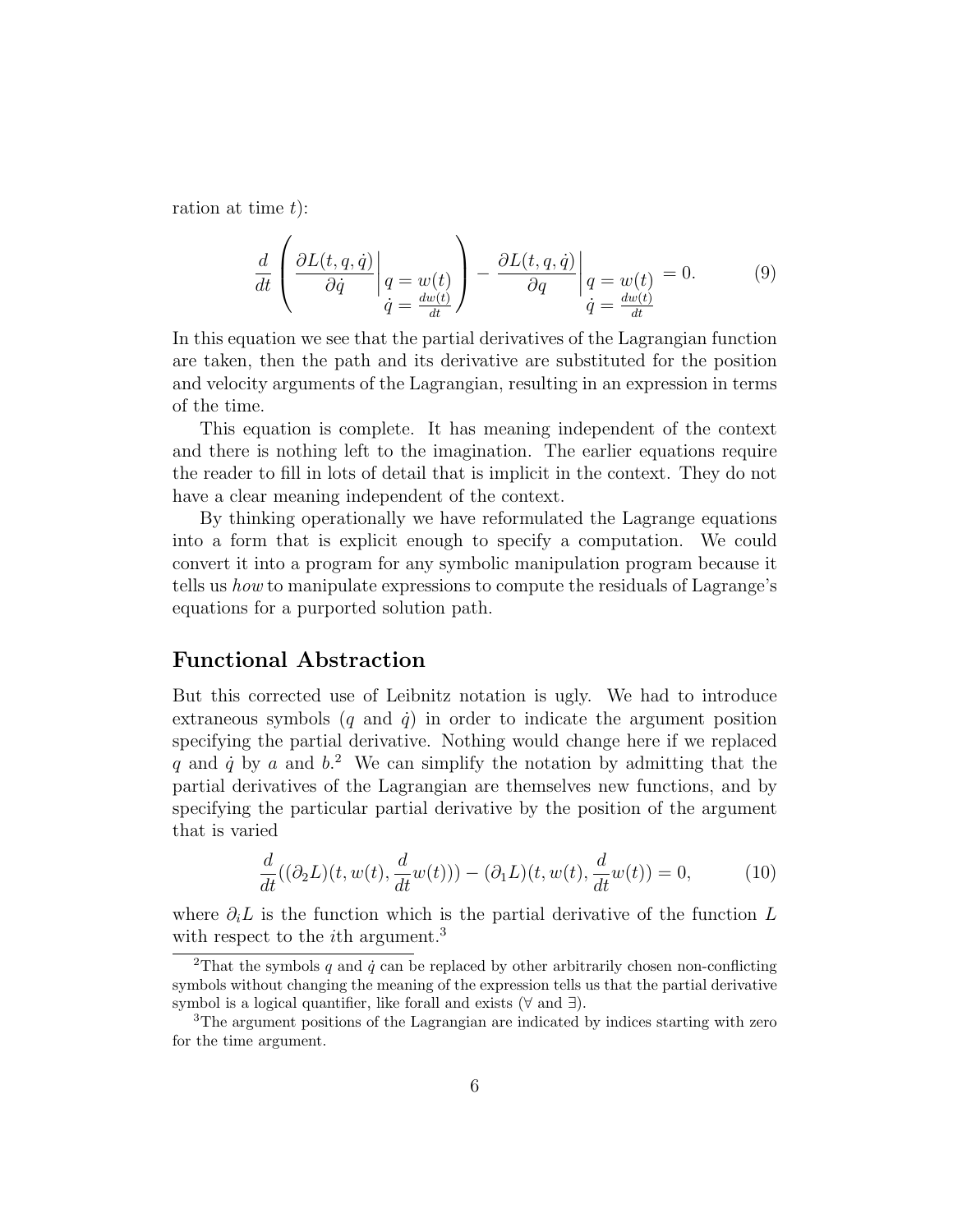Two different notions of derivative appear in this expression. The functions  $\partial_2 L$  and  $\partial_1 L$ , constructed from the Lagrangian L, have the same arguments as L. The derivative  $d/dt$  is an expression derivative. It applies to an expression that involves the variable  $t$ . It gives the rate of change of the value of the expression as the value of the variable  $t$  is varied.

These are both useful interpretations of the idea of a derivative. But functions give us more power. There are many equivalent ways to write expressions that compute the same value. For example  $1/(1/r_1 + 1/r_2)$  =  $(r_1r_2)/(r_1 + r_2)$ . These expressions compute the same function of the two variables  $r_1$  and  $r_2$ . The first expression fails if  $r_1 = 0$  but the second one gives the right value of the function. If we abstract the function, say as  $\Pi(r_1, r_2)$ , we can ignore the details of how it is computed. The ideas become clearer because they do not depend on the detailed shape of the expressions.

So let's get rid of the expression derivative  $d/dt$  and replace it with an appropriate functional derivative. If f is a function then we will write  $Df$  as the new function which is the derivative of  $f$ :<sup>4</sup>

$$
(Df)(t) = \frac{d}{dx}f(x)\Big|_{x=t} \tag{11}
$$

To do this for the Lagrange equation we need to construct a function to take the derivative of.

Given a configuration-space path, there is a standard way to make the

$$
f(x + \Delta x) \approx f(x) + Df(x)\Delta x.
$$

For example, let f be the function that cubes its argument  $(f(x) = x^3)$ ; then Df is the function that yields three times the square of its argument  $(Df(y)=3y^2)$ . So  $f(5)=125$ and  $Df(5) = 75$ . The value of f with argument  $x + \Delta x$  is

$$
f(x + \Delta x) = (x + \Delta x)^3 = x^3 + 3x^2 \Delta x + 3x \Delta x^2 + \Delta x^3
$$

and

$$
Df(x)\Delta x = 3x^2 \Delta x.
$$

So  $Df(x)$  multiplied by  $\Delta x$  gives us the term in  $f(x + \Delta x)$  that is linear in  $\Delta x$ , providing a good approximation to  $f(x + \Delta x) - f(x)$  when  $\Delta x$  is small.

<sup>&</sup>lt;sup>4</sup>The derivative of a function f is the function  $Df$  whose value for a particular argument is something that can be multiplied by an increment  $\Delta x$  in the argument to get a linear approximation to the increment in the value of  $f$ :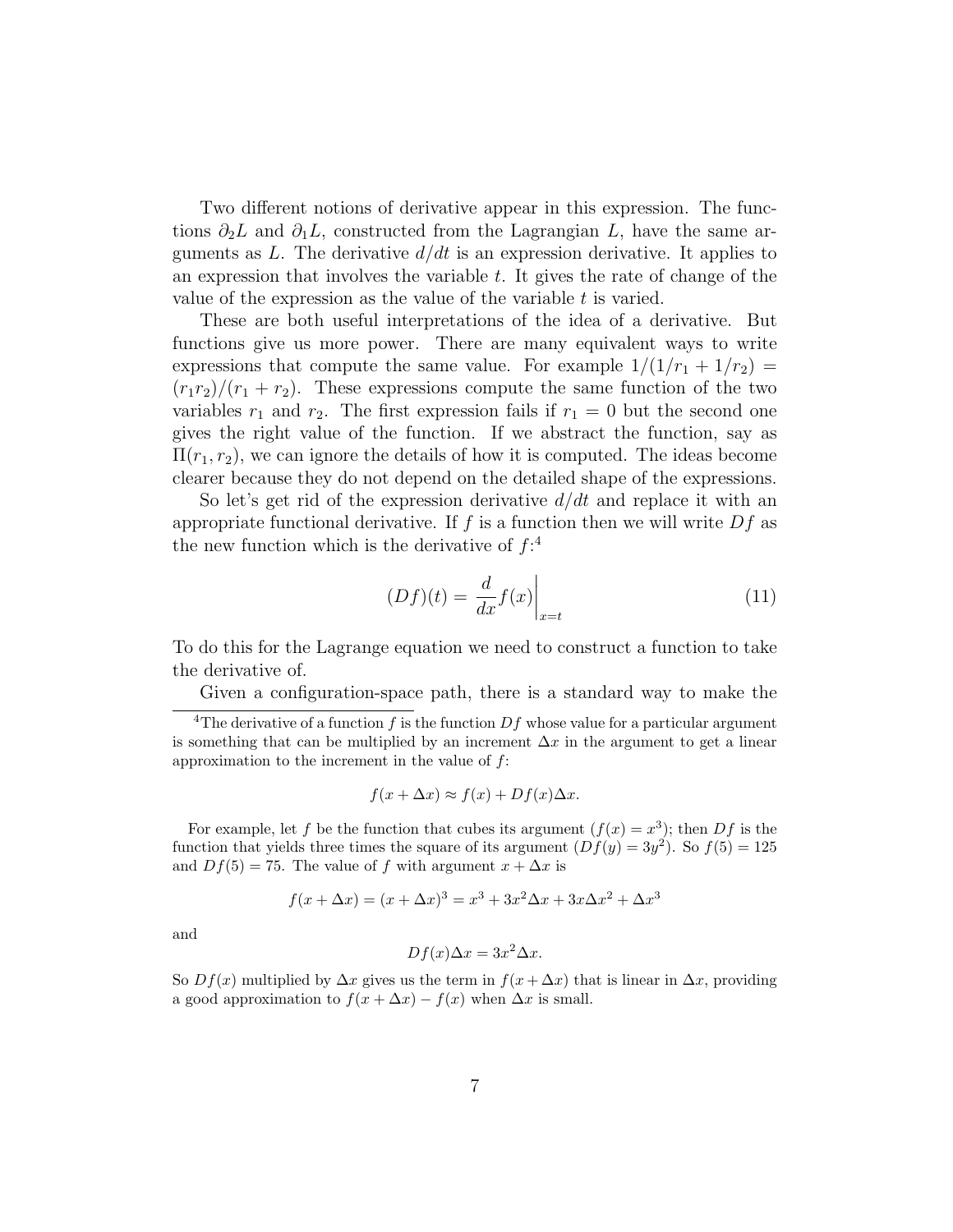state-space path, which we can abstract to a mathematical function Γ:

$$
\Gamma[w](t) = (t, w(t), \frac{d}{dt}w(t)).
$$
\n(12)

Given this  $\Gamma$  we can write:

$$
\frac{d}{dt}((\partial_2 L)(\Gamma[w](t))) - (\partial_1 L)(\Gamma[w](t)) = 0.
$$
\n(13)

If we now define composition of functions  $(f \circ g)(x) = f(g(x))$ , we can reexpress the Lagrange equations entirely in terms of functions:

$$
D((\partial_2 L) \circ (\Gamma[w])) - (\partial_1 L) \circ (\Gamma[w]) = 0.
$$
 (14)

The functions  $\partial_1 L$  and  $\partial_2 L$  are partial derivatives of the function L. Composition with  $\Gamma[w]$  evaluates these partials with coordinates and velocites appropriate for the path  $w$ , making functions of time. Applying  $D$  takes the time derivative. The Lagrange equation states that the difference of the resulting functions of time must be zero. This statement of the Lagrange equation is complete, unambiguous, and functional. It is not encumbered with the particular choices made in expressing the Lagrangian. For example, it doesn't matter if the time is named t or  $\tau$ , and it has an explicit place for the path to be tested.

This expression is equivalent to a computer program:<sup>5</sup>

```
(define ((Lagrange-equations Lagrangian) q)
 (- (D (compose ((partial 2) Lagrangian) (Gamma q)))
    (compose ((partial 1) Lagrangian) (Gamma q))))
```
In the Lagrange equations procedure the formal parameter Lagrangian is a procedure that implements the Lagrangian function. The derivatives of the Lagrangian are also procedures, for example, ((partial 2) Lagrangian). The state-space path procedure (Gamma q) is constructed from the coordinate path procedure q by the procedure Gamma:

<sup>5</sup>The programs in this paper are written in Scheme, a dialect of Lisp. The details of the language are not germane to the points being made. What is important is that it is mechanically interpretable, and thus unambiguous. The particular language is chosen because it is easy to write programs that manipulate representations of mathematical functions. An informal description of Scheme and the use of it to represent the mathematical objects of mechanics can be found in [5]. A formal description of Scheme can be obtained in [4]. You can get the software from [6].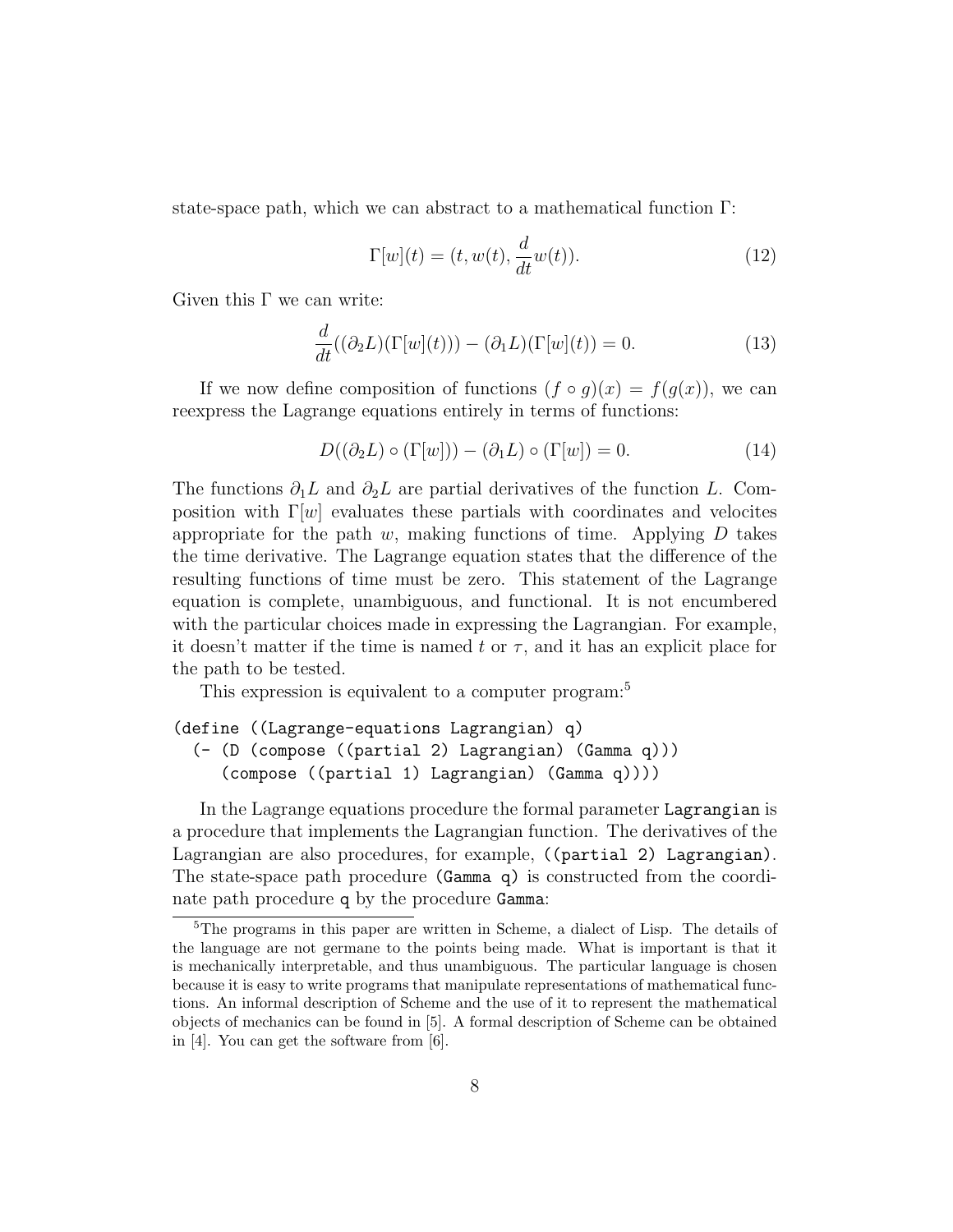```
(define ((Gamma q) t)
 (up t (q t) ((D q) t)))
```
where up is a constructor for a data structure that represents a state of the dynamical system (time, coordinates, velocities). Note that we flexibly manipulate representations of mathematical functions in this language.

We started out thinking that the original statement of Lagrange's equations accurately captured the idea. But we really don't know until we try to teach it to a naive student. If the student is sufficiently ignorant, but is willing to ask questions, we are led to clarify the equations in the way that we did. There is no dumber but more insistent student than a computer. A computer will absolutely refuse to accept a partial statement, with missing parameters or a type error. In fact, the original statement of Lagrange's equations contained an obvious type error: the Lagrangian is a function of multiple variables, but the  $d/dt$  is applicable only to functions of one variable.

#### **Total Time Derivative**

Lagrangians are not in one to one correspondence with physical systems. It is well known that a total time derivative of a function of coordinates and time can be added to a Lagrangian without changing the Lagrange equations. The usual statement is that if  $L$  is a Lagrangian for a system then

$$
L' = L + \frac{d}{dt}F,\t\t(15)
$$

is also a Lagrangian for the system.

Now we have found a way of understanding what the  $d/dt$  meant in the traditional statement of the Lagrange equations. We inserted paths into the partials of the Lagrangian so that they became functions of time, so  $d/dt$ could apply. Here we are making a new Lagrangian  $L'$ , which must be a function of the state variables  $t, q$ , and  $\dot{q}$ . If we insert paths to make sense of the  $d/dt$  then we will have a function of time only. This is not something that can be added to a Lagrangian; it has the wrong arguments. So what does  $d/dt$  mean here?

Well, even if we do not understand what it means we can do it. Consider the motion of a particle of mass m with potential energy  $V(x)$ . Equation (2) gives a Lagrangian for this system:

$$
L = \frac{1}{2}m\dot{x}^2 - V(x).
$$
 (16)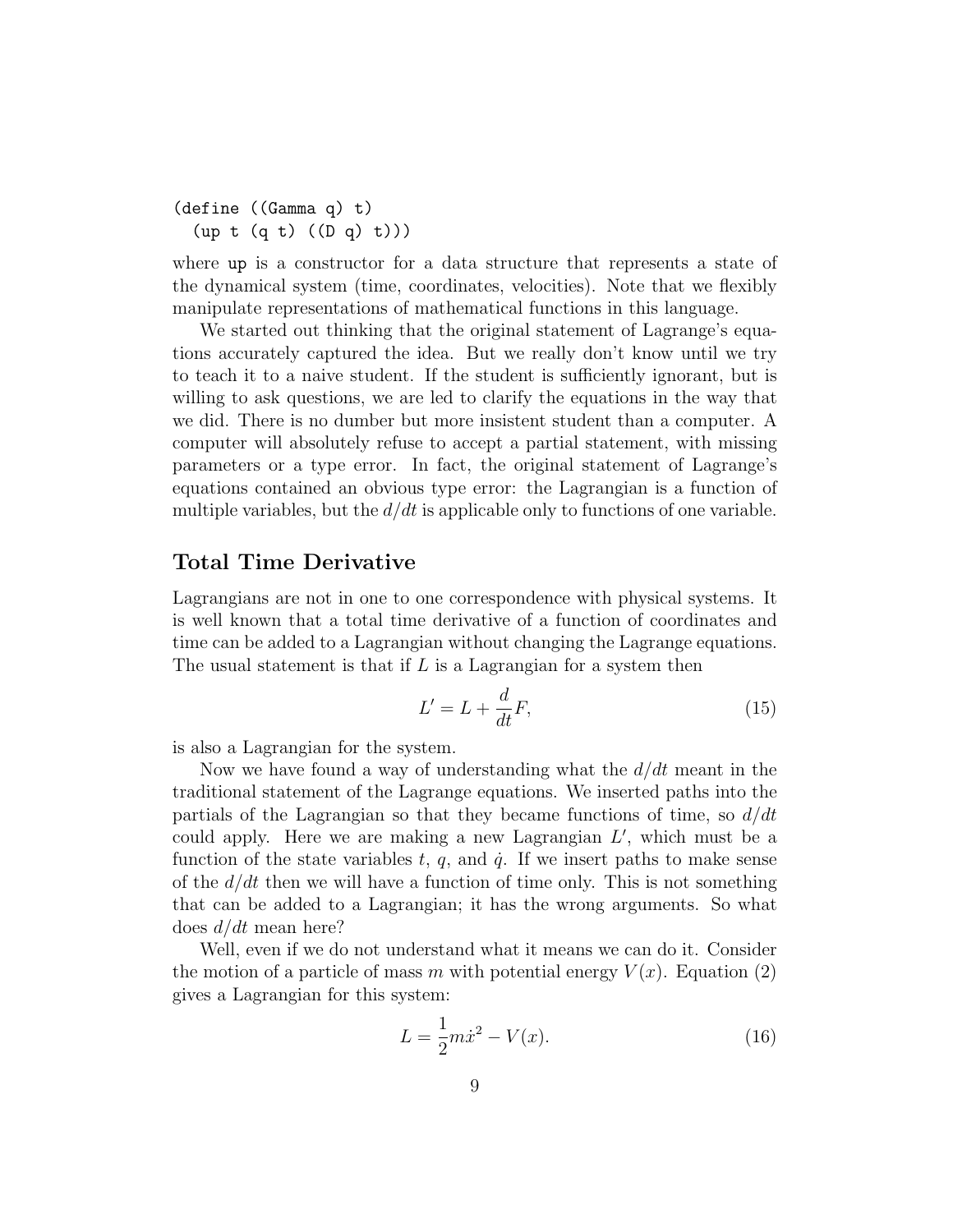Now consider adding the total time derivative of, say,  $F = x^2$  to this. The total time derivative is

$$
\frac{d}{dt}F = 2x\dot{x},\tag{17}
$$

using the usual rules (stated above). So

$$
L' = \frac{1}{2}m\dot{x}^2 - V(x) + 2x\dot{x}.
$$
 (18)

Let's compute the Lagrange equations to check that everything is ok. As usual,

$$
\frac{\partial L}{\partial \dot{x}} = m\dot{x} + 2x \tag{19}
$$

and

$$
\frac{\partial L}{\partial x} = -\frac{\partial V}{\partial x} + 2\dot{x}
$$
 (20)

then

$$
\frac{d}{dt}(m\dot{x} + 2x) = m\ddot{x} + 2\dot{x},\tag{21}
$$

and the Lagrange equation is

$$
\ddot{x} = -\frac{\partial V}{\partial x},\tag{22}
$$

as before.

So what happened? If we had evaluated the function  $F$  along the coordinate path  $w$  we would have

$$
(w(t))^2.
$$
 (23)

This depends on time, so we can take the time derivative to get

$$
\frac{d}{dt}(w(t))^2 = 2w(t)\frac{dw(t)}{dt}.
$$
\n(24)

But we need a state function to be able to add it to a Lagrangian, so we need that state function that gives this result when evaluated on the path  $w$ . The desired state function is

$$
G(t, x, \dot{x}) = \frac{d}{dt}F = 2x\dot{x}.
$$
\n(25)

So the total time derivative is computed by inserting paths, differentiating with respect to time, then abstracting back to a state function. Notice the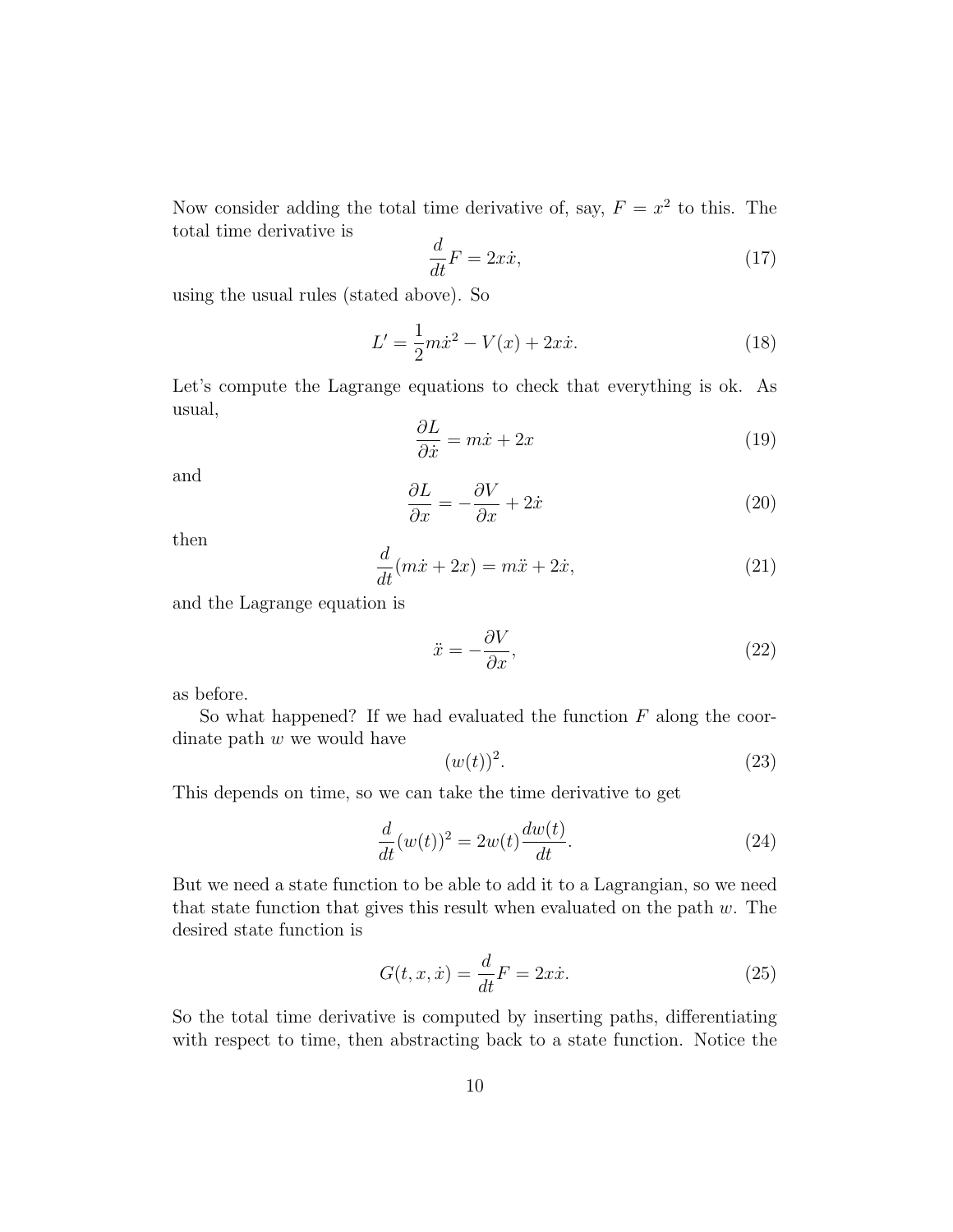particular path does not matter to the final answer. We see that  $d/dt$  means something different here than it did in the Lagrange equations.

To explain more clearly what this total time derivative is we can again think about how we might program a computer to find it. First, we can give a more precise definition of what this total time derivative is. The total time derivative  $d/dt$  of a function of state variables F gives a new function G of state variables such that if paths were inserted then one would be the time derivative of the other. Let's introduce a notation  $D_t F$  for the total time derivative of the function F. Then

$$
D(F \circ \Gamma[w]) = (D_t F) \circ \Gamma[w]. \tag{26}
$$

where Γ was introduced earlier. Though this precisely describes what this total time derivative is, this does not give us a recipe to compute it. How do we abstract a function on a path back to a function of state variables? The particular path does not matter. So any path that agrees with the state given will do. Assume  $F$  depends on the time and the coordinates, then  $D_t F$  will in general depend on the time, the coordinates, and the velocities. One coordinate path that has this state at time t is the polynomial  $w(t) =$  $x_0 + v_0(t - t_0)$ , where the coordinates and velocities at time  $t_0$  are  $x_0$  and  $v_0$ . (If more state information needed to be matched we would add more terms.) Note that this w is a function of  $x_0$  and  $v_0$ . So we should write

$$
w(t) = W(t_0, x_0, v_0)(t) = x_0 + v_0(t - t_0).
$$
\n(27)

Now we can form the total time derivative state function

$$
(D_t F)(t, x, v) = D(F \circ \Gamma[W(t, x, v)])(t)
$$
  
=  $\partial_0 F(t, x, v) + \partial_1 F(t, x, v)v,$  (28)

using the chain rule in the second step. This gives an explicit formula for the total time derivative.

We can write corresponding programs. The function  $F(t, x, \dot{x}) = x^2$  used above can be defined

#### (define (F state) (square (coordinate state)))

The derivative of F along the literal path w is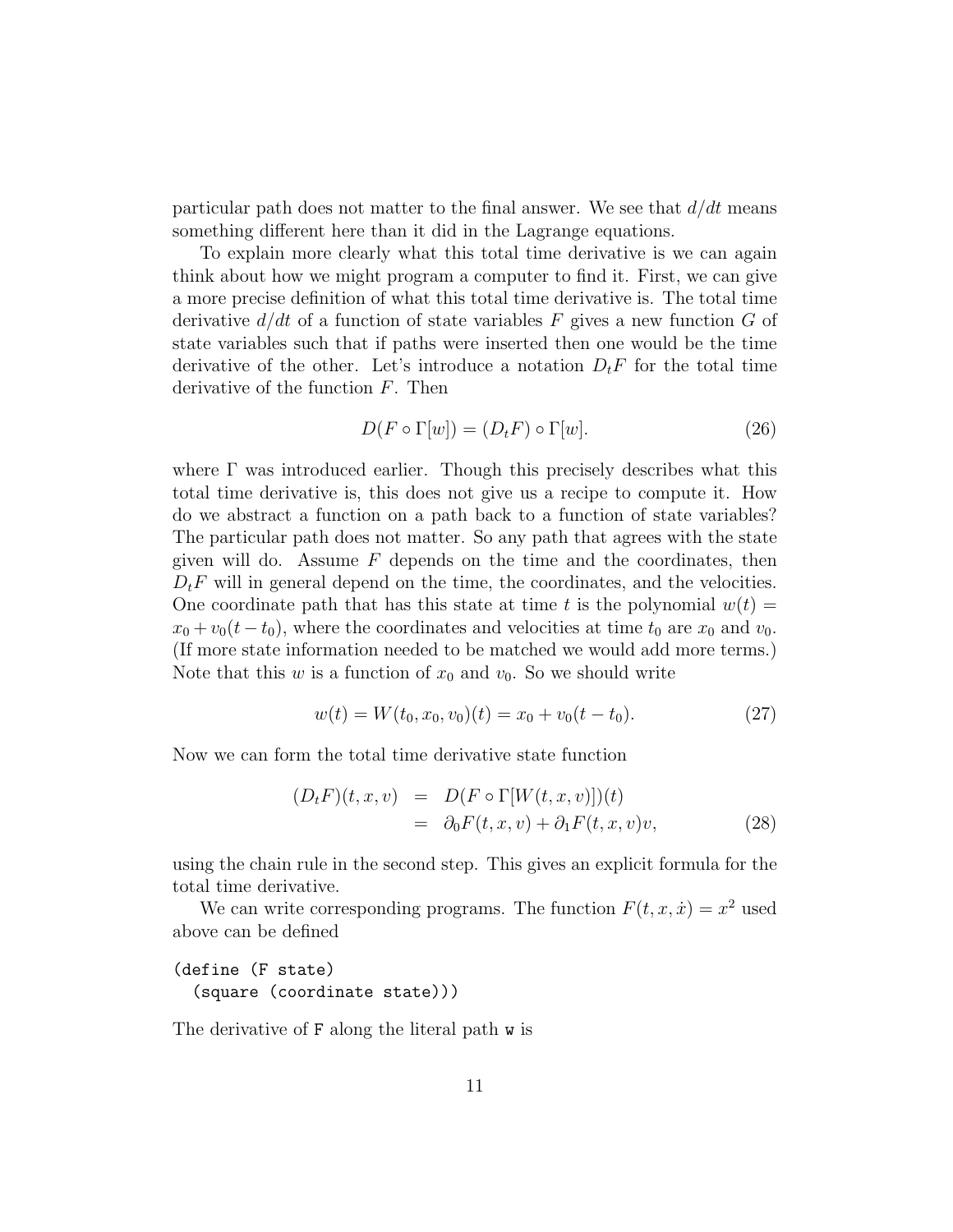```
(show-expression
((D (compose F (Gamma (literal-function 'w)))) 't))
```
 $2w(t)$  Dw $(t)$ 

The result of taking the derivative of  $F$  along the path  $w$  is an expression involving the path  $\bf{w}$  and its derivative ( $\bf{D}$   $\bf{w}$ ). This is not suitable for adding to a Lagrangian. Now we define the procedure for computing the total time derivative

```
(define ((Dt F) state)
 (let ((t0 (time state))
       (x0 (coordinate state))
       (v0 (velocity state)))
   (define (w t)
     (+ x0 (* v0 (- t t0))))((D (compare F (Gamma w))) to (0)))
```
The total time derivative of F is

(show-expression  $((Dt F) (up 't_0 'x_0 'v_0)))$ 

 $2v_0x_0$ 

The result depends only on the state variables. This is suitable for adding to a Lagrangian.

#### **Howlers and Fallacies**

Traditional presentations of mechanics are full of fallacious derivations of true theorems. Consider the following "proof:"

The Legendre transformation allows us to transport our description of a physical situation from a Lagrangian representation to a Hamiltonian representation. The Hamiltonian function associated with a particular Lagrangian function is given as

$$
H(t, q, p) = pv - L(t, q, v),
$$
\n(29)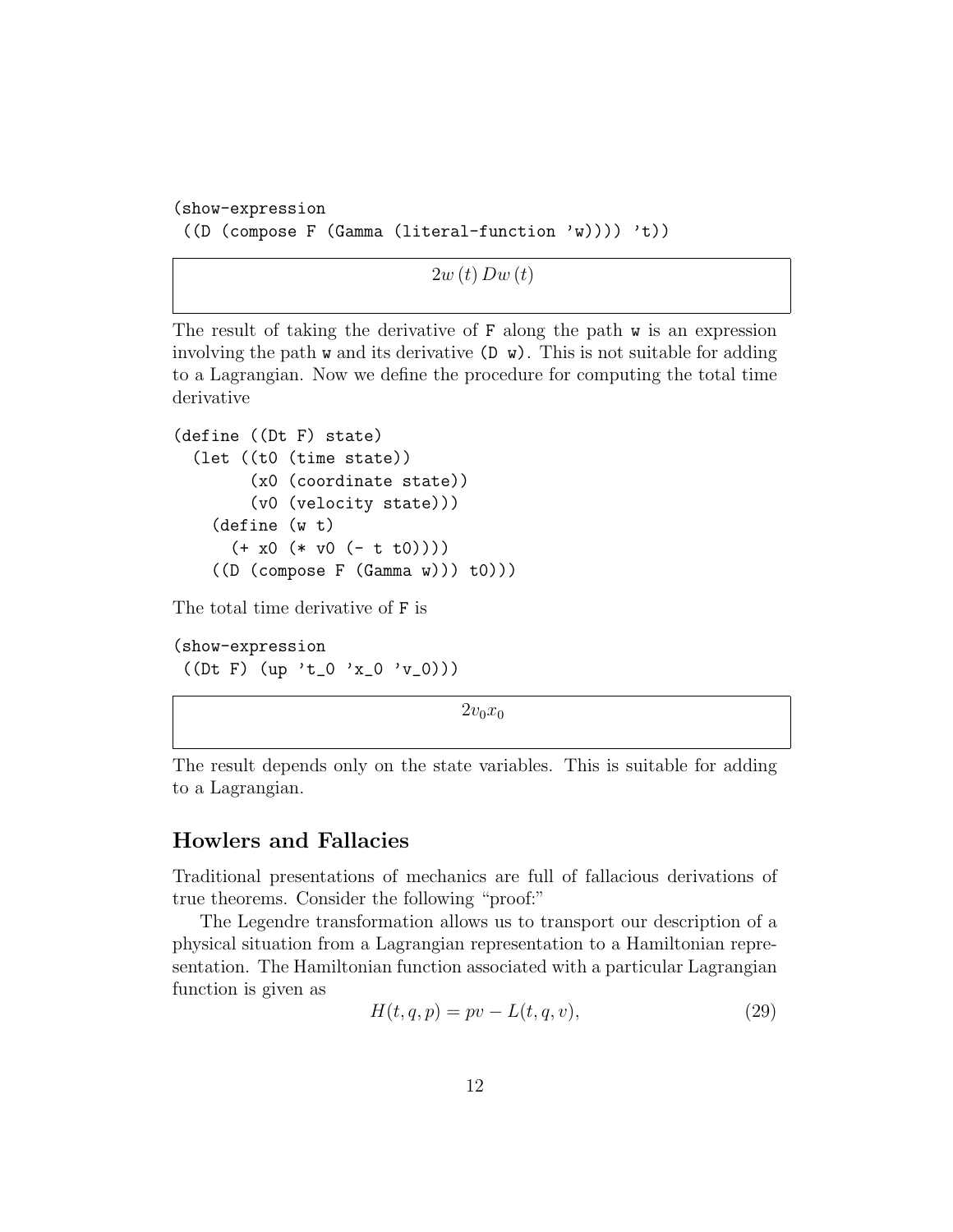where the generalized velocity v is expressed in terms of the momentum  $p$ , where the momentum is defined as a derivative of the Lagrangian:

$$
p = \frac{\partial L(t, q, v)}{\partial v}.
$$
\n(30)

Now suppose we want to consider how the passive variable  $q$  is handled by the Legendre transformation. One might be led to write

$$
\frac{\partial H(t,q,p)}{\partial q} = 0 - \frac{\partial L(t,q,v)}{\partial q}
$$
\n(31)

because the variable q does not appear in pv and it only appears in the Lagrangian in the second argument. This is usually justified by an argument about "independence" of the variables. Let's examine this more carefully.

In the Legendre transformation generalized velocity  $v$  is expressed in terms of the generalized momentum  $p$  and the generalized coordinate  $q$ . Indeed,

$$
v = \mathcal{V}(t, q, p),\tag{32}
$$

where the function  $\mathcal V$  is obtained by solving for v in the definition of the generalized momentum above. Thus there are hidden dependencies that are ignored by the handwaving argument. We are encouraged by the Leibnitz derivative notation to concentrate on the algebraic expressions: it is easy to assume that if a variable does not appear explicitly in an expression then the value of the expression does not depend on that variable.

The correct argument is almost as simple. First, we must be explicit about the functional dependencies:

$$
H(t, q, p) = pv - L(t, q, v) = pV(t, q, p) - L(t, q, V(t, q, p))
$$
 (33)

Now, when we take the partial derivative we need to use the chain rule, to get

$$
\partial_1 H(t, q, p) = p \partial_1 \mathcal{V}(t, q, p)
$$
  

$$
- \partial_1 L(t, q, \mathcal{V}(t, q, p))
$$
  

$$
- \partial_2 L(t, q, \mathcal{V}(t, q, p)) \partial_1 \mathcal{V}(t, q, p).
$$

We then use the definition of momentum to note that the first and third terms cancel, leaving

$$
\partial_1 H(t, q, p) = -\partial_1 L(t, q, \mathcal{V}(t, q, p)),\tag{34}
$$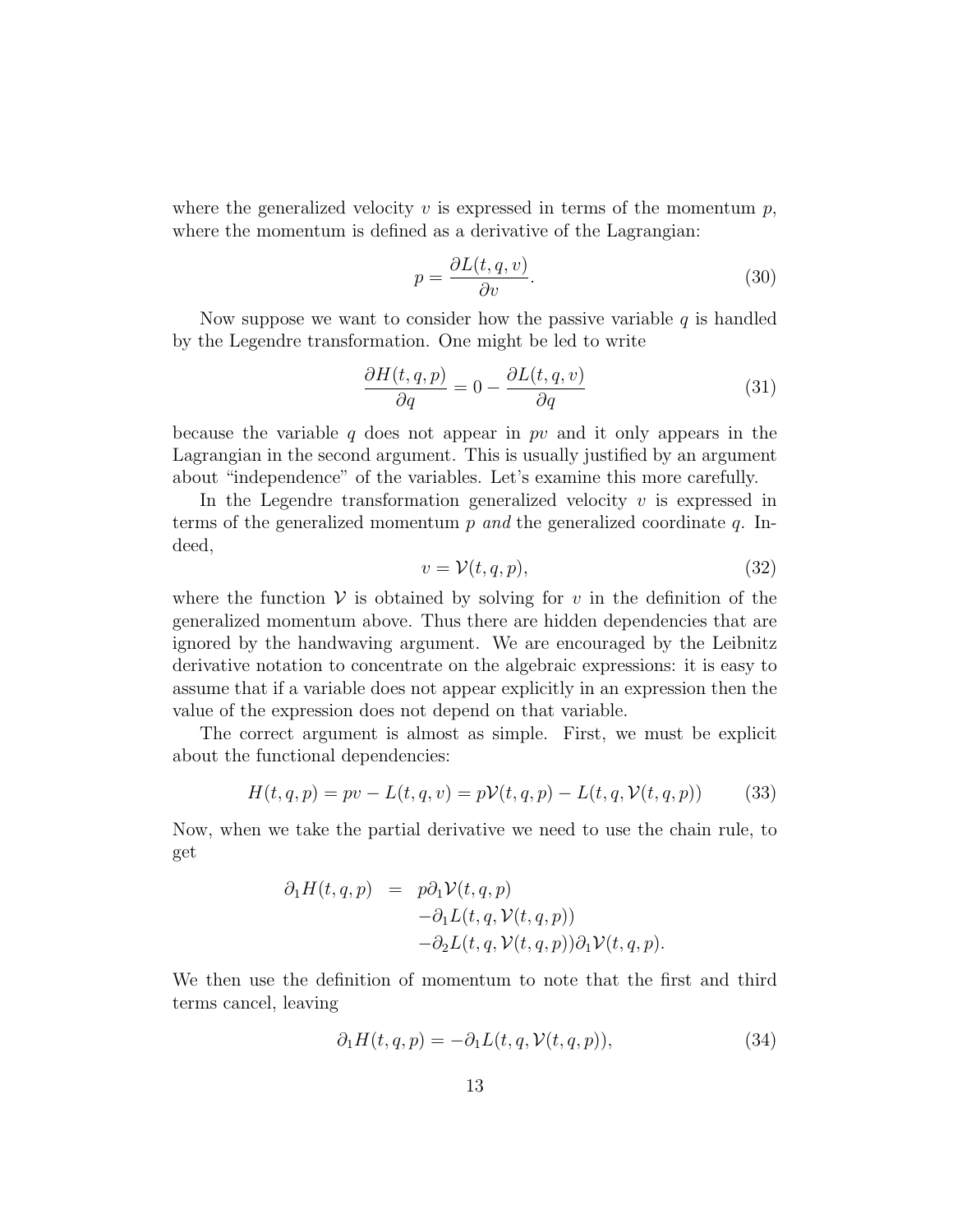which was the fallaciously derived true theorem arrived at earlier.

Does this matter? Probably not very much, if we are only interested in the answer. But it sure inhibits the progress of thoughtful students who want to understand everything deeply, or when we are working at the frontiers of understanding, where we really must be careful.

#### **Fuzzy Independence**

Mechanics is replete with arguments that depend upon whether variables are independent. Many of these arguments, upon close examination, make no sense whatsoever. Yet, we are assured that if we think about it a little harder we will understand. Maybe we do, or maybe we just become familiar.

In the traditional derivation of the Lagrange equations we saw that initially x and  $\dot{x}$  are considered independent state variables, and later must become paths, where one is the derivative of the other. If we are careful to distinguish coordinate paths from coordinates these problems do not occur. If q is a coordinate path, the coordinates at time t are  $q(t)$ . The derivative of the coordinate function gives the velocity function  $Dq$ . The velocity for the path q at time t is  $Dq(t)$ . As long as we are speaking of paths the velocity is the derivative of the coordinate—they are not independent. We may also wish to speak of the initial state of a system in terms of the initial coordinates  $x_0$  and velocities  $v_0$  at time  $t_0$ . We may specify these independently, and find the dynamical path q that emanates from this initial data:  $x_0 = q(t_0)$  and  $v_0 = Dq(t_0).$ 

The transition from the Lagrangian formulation to the Hamiltonian formulation of mechanics is particularly tricky. Is momentum independent of the velocity or not? There are many wrong statements made on this issue in standard texts. For example<sup>6</sup> we find

It may be objected that  $q$  and  $p$  cannot be varied independently, because the defining equations  $[p = \partial L/\partial \dot{q}]$  link p with q and  $\dot{q}$ . One could not then have a variation of q (and  $\dot{q}$ ) without a corresponding variation of  $p$ ... the entire objection is completely at variance with the intent and spirit of the Hamiltonian picture. Once the Hamiltonian formulation has been set up, [the defining equations] form no part of it. The momenta have been elevated

 $6$ This is a quotation from Goldstein's excellent book [2], p. 364. The emphasis here is Goldstein's.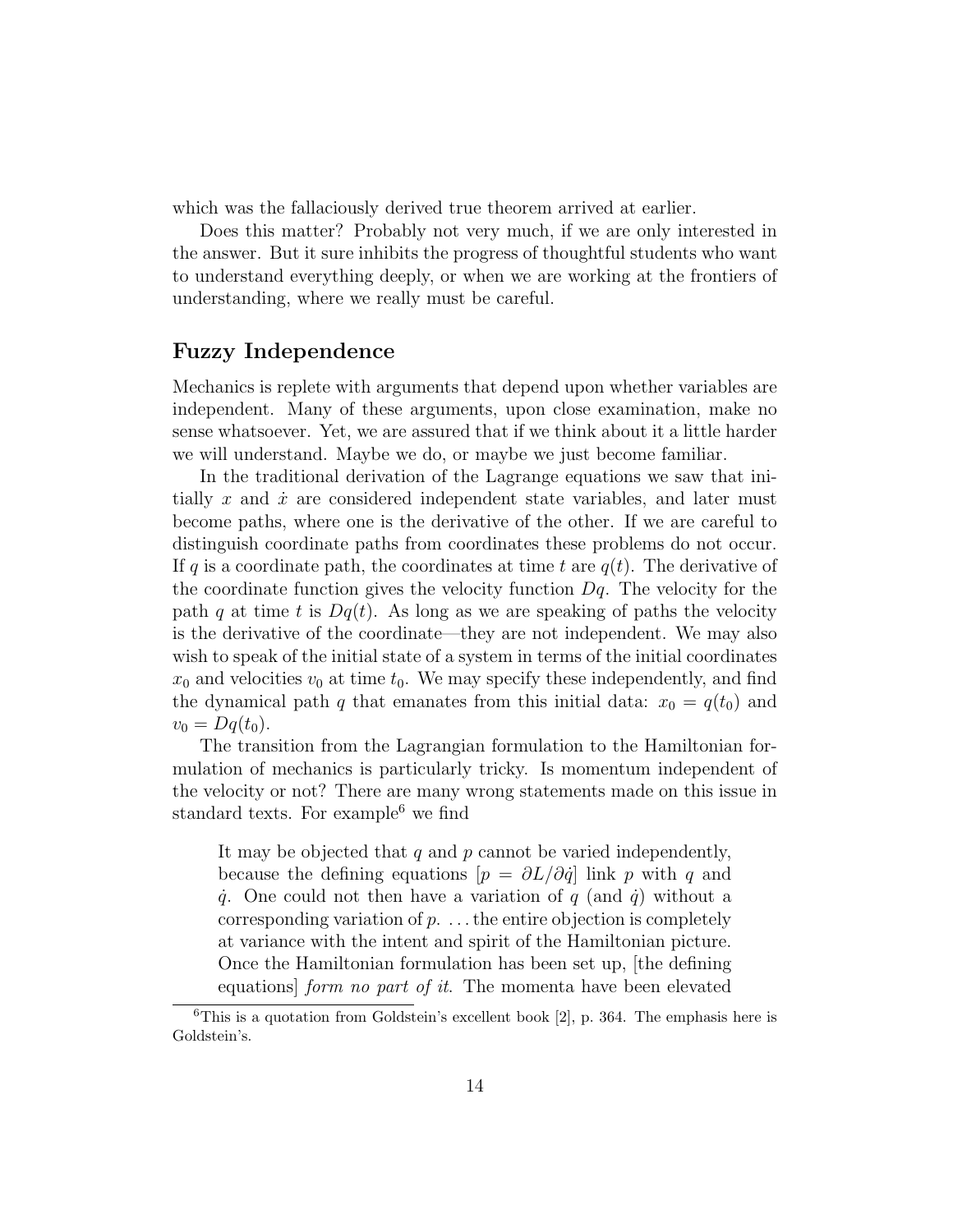to the status of independent variables, on an equal basis with the coordinates and connected with them and the time only through the medium of the equations of motion themselves and not by any a priori defining relationship.

We are told that though we must initially understand momentum through its definition as the partial derivative of the Lagrangian with respect to the velocity and so is a function of the positions and velocities, once we make the transition to the Hamiltonian formulation of mechanics this relationship must be forgotten. The reason is that derivations are presented that depend on momentum being independent of positions and velocities. The absurdity of these statements is evident if we think of the motion of a particle with Lagrangian  $L(t, x, v) = \frac{1}{2}$  $\frac{1}{2}mv^2 - V(x)$ . The momentum is  $p = mv$ . Except for a scale factor momentum is the same as the velocity. We are told emphatically that we must forget this fact while we derive Hamilton's equations and only after deriving them are allowed to discover that one of Hamilton's equations gives  $v = p/m$ .

Given a coordinate path q and a Lagrangian L the momentum path  $p$  can be computed. It is not as simple as computing the velocity, but there is no more freedom here than in the calculation of the velocity. The momentum at time t is

$$
p(t) = \partial_2 L(t, q(t), Dq(t)).
$$
\n(35)

Given a path q, the coordinate at time t is  $q(t)$ , and the velocity is  $Dq(t)$ ; the momentum can be computed from these. In specifying initial conditions at a moment, specifying the coordinates and the momenta at some particular time is equivalent to specifying the coordinates and the velocities at that time.

Hamilton's equation for the particle with potential energy  $V$ , considered above, are a pair of first-order equations

$$
Dq(t) = p(t)/m \tag{36}
$$

$$
Dp(t) = -DV(q(t)). \tag{37}
$$

The first equation restates the fact that the momentum and the velocity may be computed from one another, and that the velocity function is the derivative of the coordinate function. The momentum path  $p$  is no more independent of the position path q than was the velocity path  $Dq$ . The momentum does not take on a new status in the Hamiltonian formulation.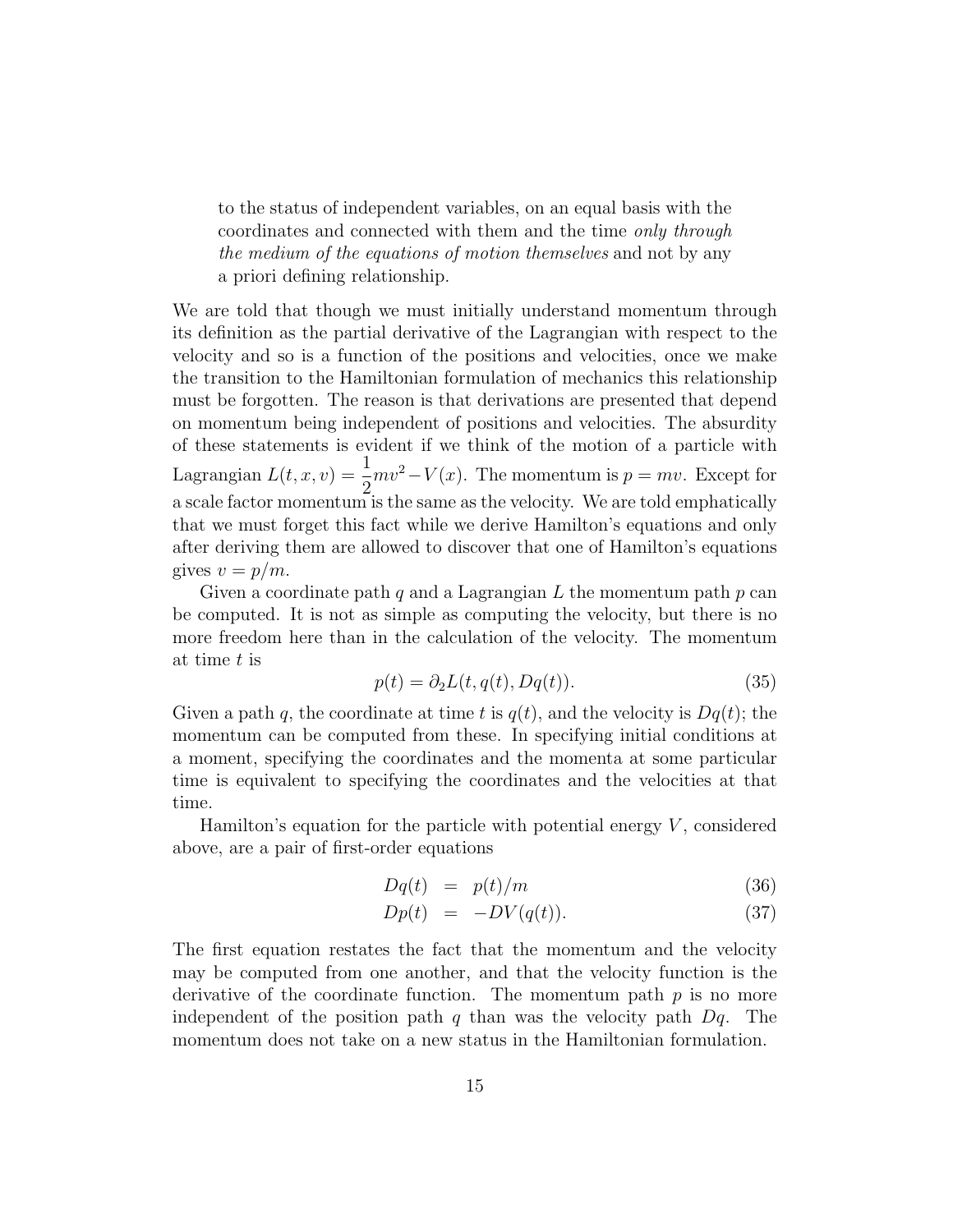Goldstein argues that in the Hamiltonian case the coordinate path and the momentum path may be varied independently, and so apparently derives both of Hamilton's equations:

$$
Dq(t) = \partial_2 H(t, q(t), p(t)) \tag{38}
$$

$$
Dp(t) = -\partial_1 H(t, q(t), p(t)). \tag{39}
$$

The correct argument is that the first equation is a consequence of the Legendre transformation: it is a restatement of the relationship between the velocities and the momenta. The variation of the momentum path can in fact be computed from the variation of the coordinate path; it cannot be independently varied.

We can also write the Lagrange equations, which are second order in time, as an analogous pair of first-order equations. The Lagrange equations for the coordinate path q are

$$
mD^2q(t) = -DV(q(t)).\tag{40}
$$

Introducing the velocity path  $u = Dq$ , this can be written as a pair of first order equations

$$
Dq(t) = u(t) \tag{41}
$$

$$
mDu(t) = -DV(q(t)). \tag{42}
$$

The first equation restates the fact that the velocity path is the derivative of the coordinate path, as equation 38 relates the momentum path to the coordinate path. The second equation encodes the dynamics, as does equation 39.

The status of momentum does not change in the transition from Lagrangian to Hamiltonian mechanics. And the meaning of symbols (or their status of independence) does not change in any valid derivation. Carefully keeping track of when we are speaking of paths and the relationship of one type of path to another eliminates the confusion.

#### **What did we learn?**

Physics is often presented with impressionistic mathematics in which the meanings of symbols depends on context and often even changes as a derivation proceeds. In the traditional derivation of the Lagrange equations we saw that initially x and  $\dot{x}$  are considered independent state variables, and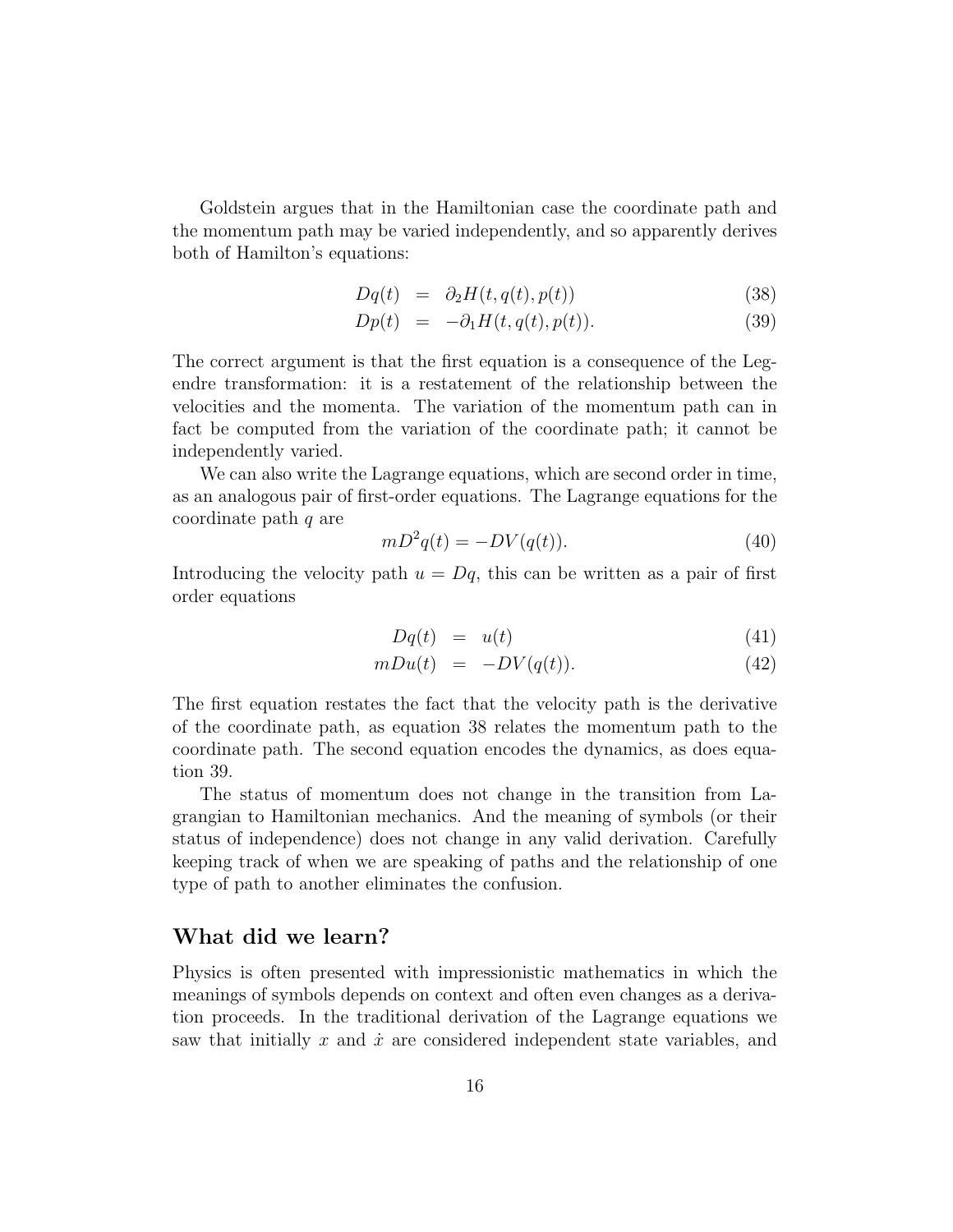later must become paths and one is the derivative of the other. The meaning changed. Similarly, we developed an interpretation of what  $d/dt$  must mean in the Lagrange equation: compute the time derivative after inserting the path being tested. But in thinking about adding total time derivatives to Lagrangians we came to a rather different understanding: after inserting paths and taking the time derivative, we had to abstract back to a state function. So again, the meaning of  $d/dt$  depends on context.

It is easy to get away with such nonsense when discussing things we already understand with our colleagues, especially when the fallacious reasoning does not affect the correctness of the result. It is worse when trying to work out novel problems with difficult interpretations. In this case we can be led down paths that yield wrong answers. However the use of vague or ambiguous context-dependent notation puts an unreasonable burden on students. It is not much harder to express ourselves precisely.

We are advocating precision of expression, not mathematical rigor. Our mathematical formulas must be complete enough to be interpreted mechanically. However, we need not obsess about the convergence of series or the properties of the real number system.

One way we have found to clarify the mathematical expressions that are found in mechanics is to write them in terms of explicit functions and to employ operators that manipulate functions. We avoid the Leibnitz derivative notation and restrict Newton's dots to the names of variables. Instead we use the functional derivatives (and partial derivatives) that are used in modern mathematical texts.<sup>7</sup>

By programing a computer to interpret our formulas we soon learn whether or not a formula is correct. If a formula is not clear it will not be interpretable. If it is wrong, we will get a wrong answer. In either case we are led to improve our program and as a result improve our understanding.

We have been teaching advanced classical mechanics at MIT for half a dozen years using this strategy. We use precise functional notation and we have students program in a functional language. The students enjoy this approach and we have learned alot ouselves. It is the experience of writing software for expressing the mathematical content of mechanics and the insights that we gain from doing it that we feel is revolutionary. We want others to have a similar experience.

<sup>7</sup>For a full presentation of modern mechanics using this functional and computational strategy see our textbook. [5]